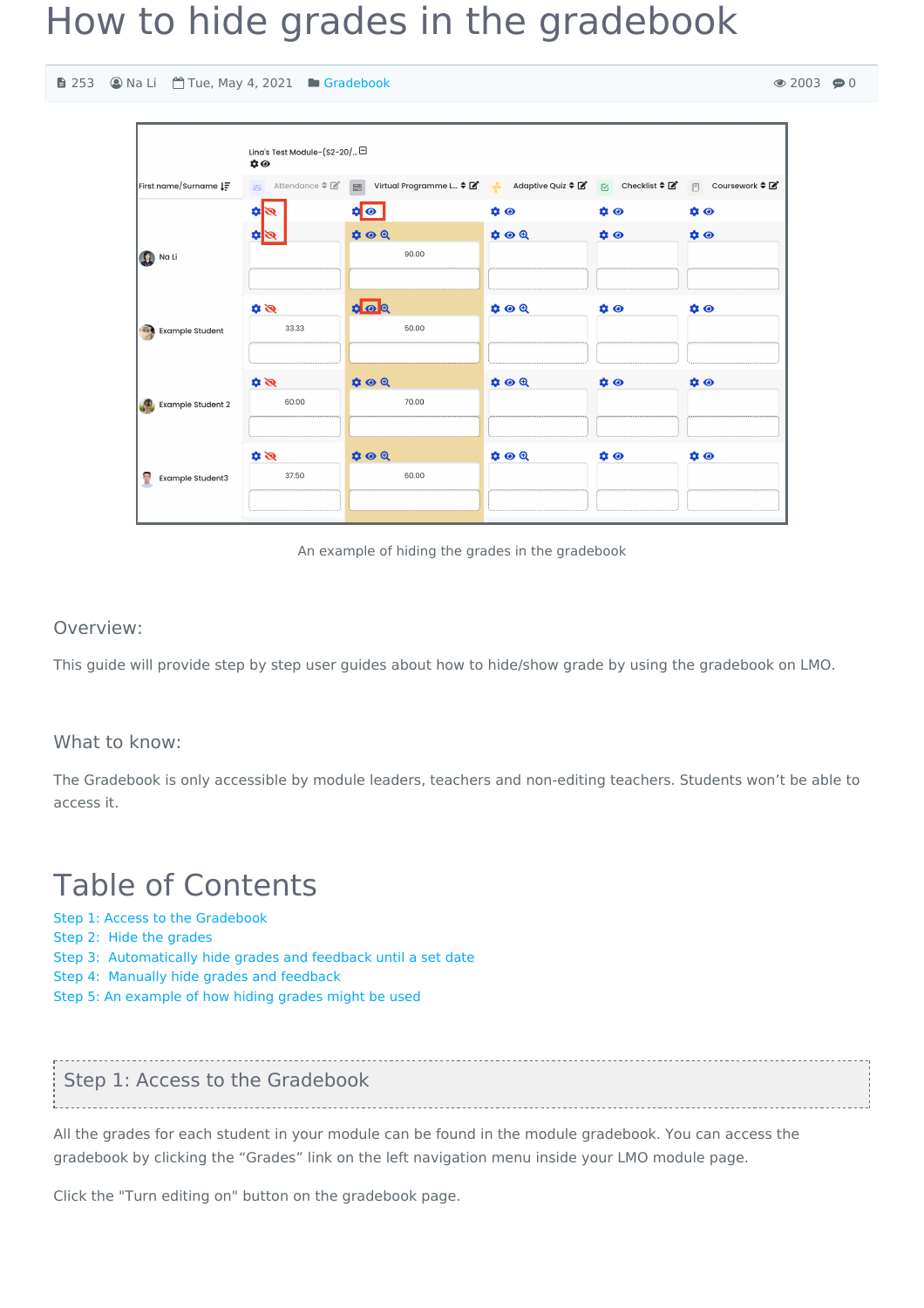| S                                                                                                      | <b>LEARNING MALL</b><br>XJTI III<br>English (en) =<br>Need help?<br>Δ<br>彊<br>⊙<br>Q                                                                                                                        |
|--------------------------------------------------------------------------------------------------------|-------------------------------------------------------------------------------------------------------------------------------------------------------------------------------------------------------------|
| Ling's Test Module-<br>擂<br>$(S2 - 20/21)$<br>Participants<br><b>225</b><br>$\Omega_{\rm L}$<br>Groups | Home - My courses - Lina's Test Module-(S2-20/21) - Grades - Grade administration - Grader report<br>Lina's Test Module-(S2-20/21): View:<br>Turn editing on<br>Step 2<br><b>Preferences: Grader report</b> |
| Content bank<br>警<br>Step 1<br>mm<br>Grades                                                            | Grader report<br><b>View</b><br>Setup<br>Scales<br>Outcomes<br>Letters<br>Import<br>Export                                                                                                                  |
| Download center<br>ż.<br>Sections<br>m<br>$\rightarrow$<br>冃<br>Activities<br>$\Delta$                 | <b>Grader report</b><br>Grade history<br>Overview report<br>Outcomes report<br>Single view<br>User report                                                                                                   |

### <span id="page-1-0"></span>Step 2: Hide the grades

If you decide to hide grades and feedback until marking is completed and finalized, and then release them all at once, please read the following details.

Although Marking Workflow allows this (and is particularly helpful where there are several multiple markers) it is sometimes quicker to simply hide the grades in the Grader Report until it is time to release them. This section explains how to do that.

**I** Note: Using Show/Hide for an Assignment on the module front page has no effect on whether its grades are shown or hidden for students. The assignment and its grades are entirely independent of each other, so the grades must be shown or hidden independently.

Note: If you are using the Grader Report to calculate final grades, do ensure those activities are not hidden when you carry out the calculation.

### <span id="page-1-1"></span>Step 3: Automatically hide grades and feedback until a set date

This is useful if you have agreed on a fixed date to reveal marks and feedback to students. You can manually change the date if you need to.

- 1. In the Grader Report, turn editing on; further settings and controls display.
- 2. In the activity's column, in its Controls row, click the Edit icon; a settings page display.
- 3. For the Hidden until setting, click its Enable checkbox; it becomes editable.
- 4. Type in the date and time to reveal the marks and feedback.
- 5. Save.

| 后                             | XJTLU   LEARNING MALL<br>Œ.                                                                                 | Đ<br>$\alpha$<br>Need help?           | $\Omega$<br>$\Delta$<br>English (en) =     |
|-------------------------------|-------------------------------------------------------------------------------------------------------------|---------------------------------------|--------------------------------------------|
| Ling's Test Module-<br>肅      | Surname<br>$\mathbf{All}$                                                                                   |                                       | Turn editing off                           |
| $(S2 - 20/21)$                |                                                                                                             |                                       |                                            |
| : <sup>0</sup> : Participants | $E$ $F$ $G$ $H$ $I$ $J$ $K$ $L$ $M$ $N$ $O$ $P$ $Q$ $R$ $S$ $T$ $U$ $V$ $W$ $X$ $Y$ $Z$<br>$A$ $B$ $C$<br>D |                                       |                                            |
| <sup>1</sup> Groups           |                                                                                                             |                                       |                                            |
| <b>THE</b> Content bank       |                                                                                                             |                                       |                                            |
| <b>III</b> Grades             |                                                                                                             |                                       |                                            |
| 土 Download center             |                                                                                                             | Lina's Test Module-(S2-20/□<br>$\phi$ |                                            |
| <b>Exections</b><br>$\tau$    | First name / Surname [F]<br>ID number<br><b>Email address</b><br>Department                                 | Attendance ≑ Z<br>$rac{280}{620}$     | 圖<br>Virtual Programme L $\triangleq \Box$ |
| Activities<br>$\Delta$        | Controls                                                                                                    | $\mathscr{B}$                         | ≎ ⊙                                        |
| $\exists$ Activitymaps        |                                                                                                             |                                       |                                            |
| + Adaptive Quiz               |                                                                                                             | $\mathscr{B}$                         | $\phi \odot \theta$                        |
| a Assignments                 | e Co<br>Example Student 2<br>$\mathbf{u} \cdot \mathbf{z}$<br>student2@noemail.invalid                      |                                       | 90.00                                      |
| a Attendances                 |                                                                                                             |                                       |                                            |
| <b>BigBlueButtonBN</b>        |                                                                                                             | $\mathscr{B}$                         | $\phi \odot \theta$                        |
| $\theta$ Chats                | <b>Example Student</b><br>$\mathbf{u} \cdot \mathbf{z}$<br>student@noemail.invalid                          | 33.33                                 | 50.00                                      |
| <b>B</b> Checklists           |                                                                                                             |                                       |                                            |
| & Choices                     |                                                                                                             |                                       |                                            |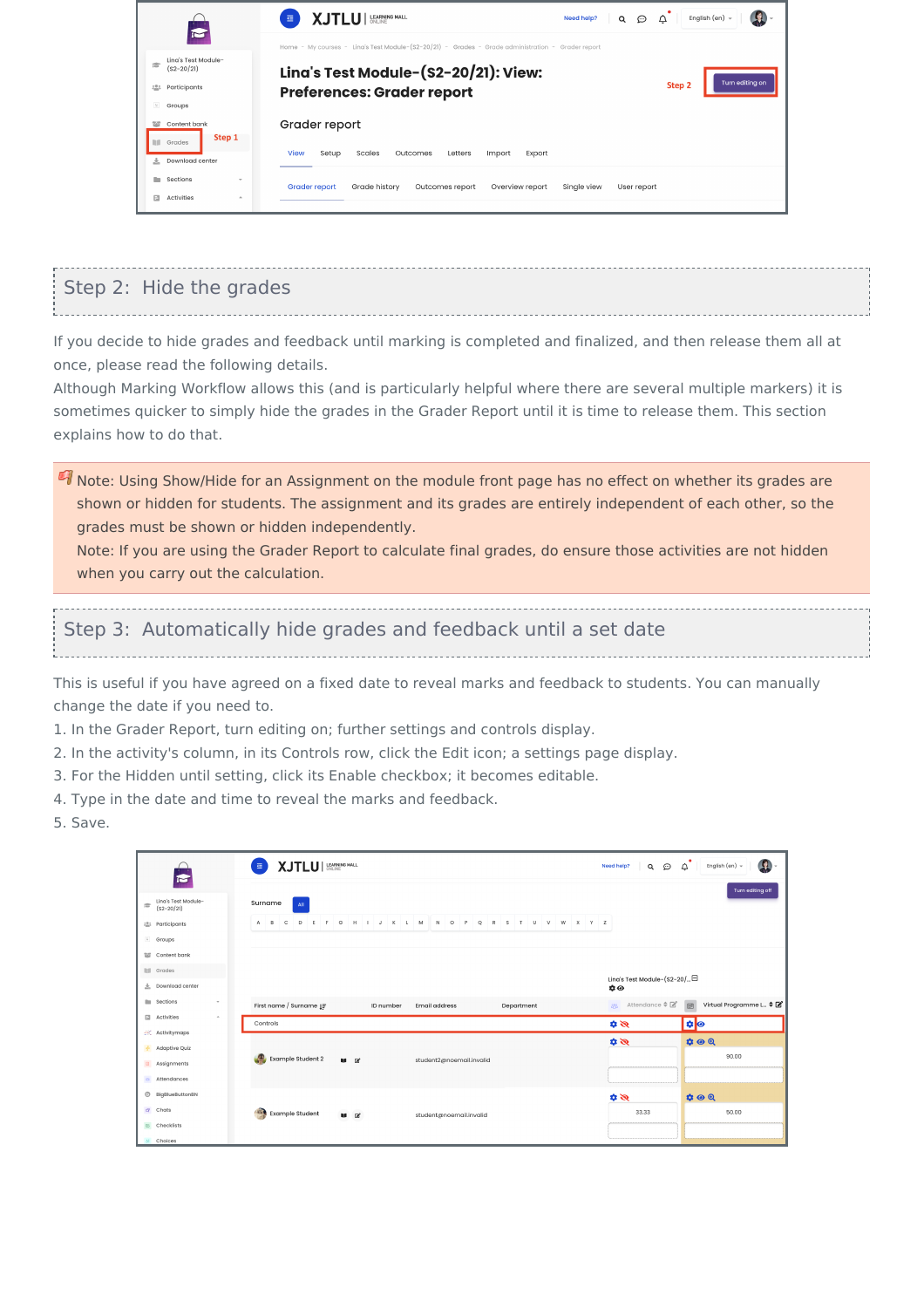| Grade item                   |                                                                                                                   |
|------------------------------|-------------------------------------------------------------------------------------------------------------------|
| Item name                    | Virtual Programme Lab                                                                                             |
| Item info ! 2                |                                                                                                                   |
| ID number (! 2               |                                                                                                                   |
| Grade type 2                 | Value                                                                                                             |
| Maximum grade 2              | 100.00                                                                                                            |
| Minimum grade 2              | 0.00                                                                                                              |
| Grade to pass 2              | 0.00                                                                                                              |
| Multiplicator ! ?            | 1.0000                                                                                                            |
| Offset ! 2                   | 0.0000                                                                                                            |
| Grade display type 2         | Default (Real)<br>$\hat{\mathbb{I}}$                                                                              |
| Overall decimal places (1) 2 | Default $(2)$ $\div$                                                                                              |
|                              | Hidden 2                                                                                                          |
| Hidden until                 | 曲<br>28<br>April<br>$33 \div$<br>Enable<br>$\Rightarrow$<br>$2021$ $\div$<br>16<br>$\Rightarrow$<br>$\Rightarrow$ |
|                              | Locked ②                                                                                                          |
| Lock after                   | $33 \div$<br>$28 \div$<br>$2021$ $\div$<br>$16 +$<br>曲<br>Enable<br>April<br>$\hat{\mathbb{L}}$                   |
|                              | Show less                                                                                                         |

#### <span id="page-2-0"></span>Step 4: Manually hide grades and feedback

This is best used if you never want students to see the grades or feedback, or if you are unsure of the date on which they need to be revealed.

1. To get to the Grader Report go to your LMO module front page and in its Settings click Grades; the Grader Report displays.

2. Turn editing on; further settings and controls display.

3. Note that columns correspond to activities, and each column has Controls (just below the column title) which act on that entire activity.

4. To hide grades and feedback for an assignment, find its column and click the Show/Hide icon in the Controls row.

5. In this case there is no need to Save - the effects are immediate.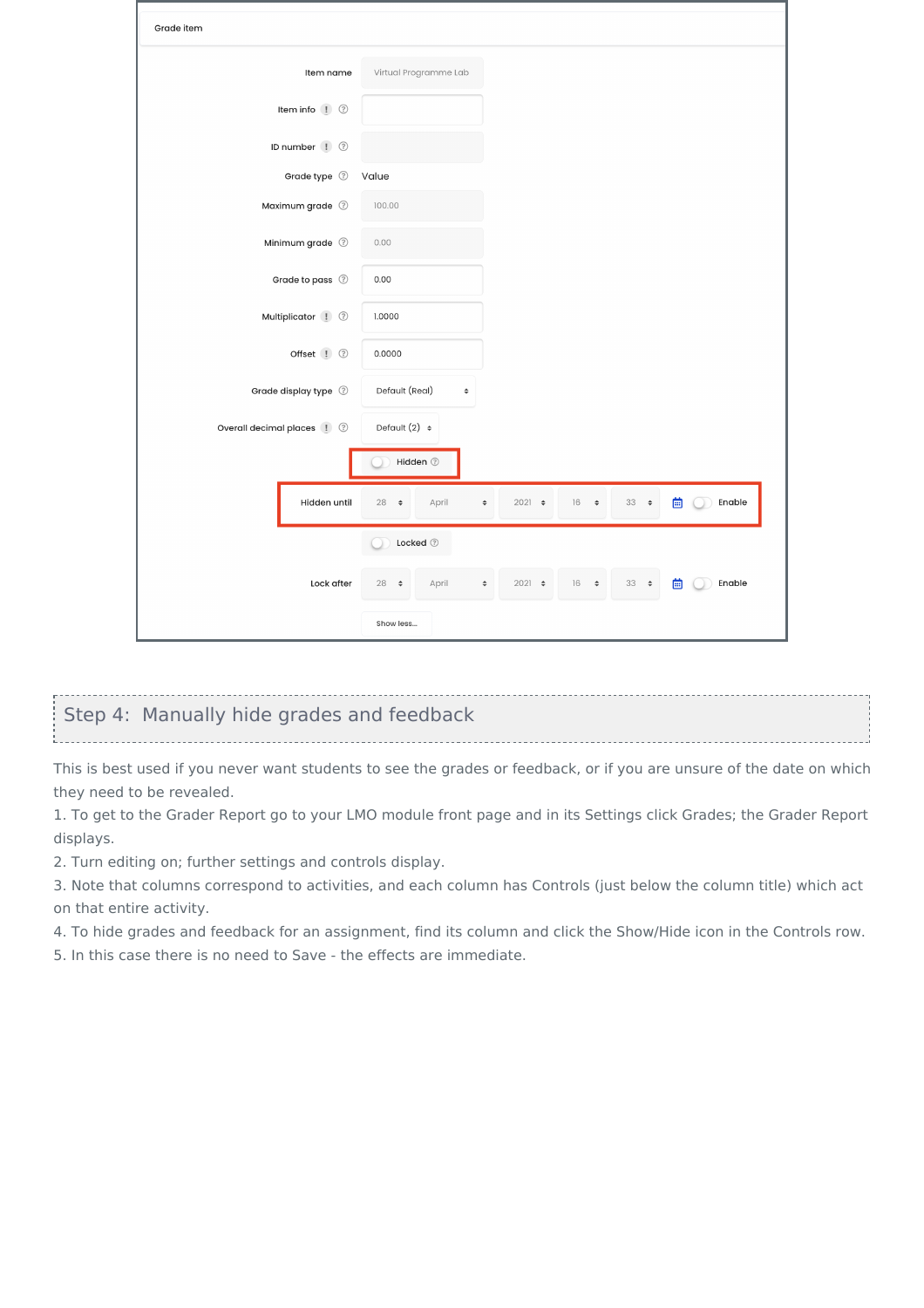|                        | Lina's Test Module-(S2-20/□<br>$\boldsymbol{\dot{\alpha}}$ $\boldsymbol{\odot}$ |                                                                                                                          |                     |           |                                     |
|------------------------|---------------------------------------------------------------------------------|--------------------------------------------------------------------------------------------------------------------------|---------------------|-----------|-------------------------------------|
| First name/Surname IF  |                                                                                 | 2% Attendance ≑ <i>대</i> E Virtual Programme L ≑ 대 - Adaptive Quiz ≑ 대 · C Checklist ≑ 대 · <sub>한</sub> Coursework ≑ 대 · |                     |           |                                     |
|                        | $\mathscr{B}$ s                                                                 | $\bullet$                                                                                                                | $\phi$              | $\bullet$ | $\mathbf{\hat{a}}$ $\mathbf{\odot}$ |
|                        | $\mathscr{B}[\mathfrak{p}]$                                                     | $\phi \circ \theta$                                                                                                      | $\phi \circ \theta$ | $\phi$ or | $\phi$                              |
| Na Li                  |                                                                                 | 90.00                                                                                                                    |                     |           |                                     |
|                        |                                                                                 |                                                                                                                          |                     |           |                                     |
|                        | $\mathscr{B}$                                                                   | $\frac{1}{2}$                                                                                                            | $\phi \circ \theta$ | $\phi$    | $\bullet$                           |
| <b>Example Student</b> | 33.33                                                                           | 50.00                                                                                                                    |                     |           |                                     |
|                        |                                                                                 |                                                                                                                          |                     |           |                                     |
|                        | $\mathscr{B}$                                                                   | $\phi \circ \theta$                                                                                                      | $\phi \odot \theta$ | $\phi$    | $\phi$                              |
| Example Student 2      | 60.00                                                                           | 70.00                                                                                                                    |                     |           |                                     |
|                        |                                                                                 |                                                                                                                          |                     |           |                                     |
| 雪<br>Example Student3  | $\mathscr{B}$                                                                   | $\bullet \bullet \bullet$                                                                                                | $\phi \circ \theta$ | $\bullet$ | $\boldsymbol{\alpha} \bullet$       |
|                        | 37.50                                                                           | 60.00                                                                                                                    |                     |           |                                     |
|                        |                                                                                 |                                                                                                                          |                     |           |                                     |

## <span id="page-3-0"></span>Step 5: An example of how hiding grades might be used

The below screenshot shows the recommended settings in different situations as a reference for you.

Hidden: the hidden function mentioned in step 3

Locked: As the second screenshot shows, you can lock the grade so that no one can change the grades. Similar to the hidden function, you can set a time period to control the grade lock automatically.

| Phase                                        | Hidden | Locked |
|----------------------------------------------|--------|--------|
| Before the due date; participant submissions | Yes    | No     |
| Due date and beginning of grading/feedback   | Yes    | Yes    |
| End of grading/feedback, release of grades   | No.    | Yes    |